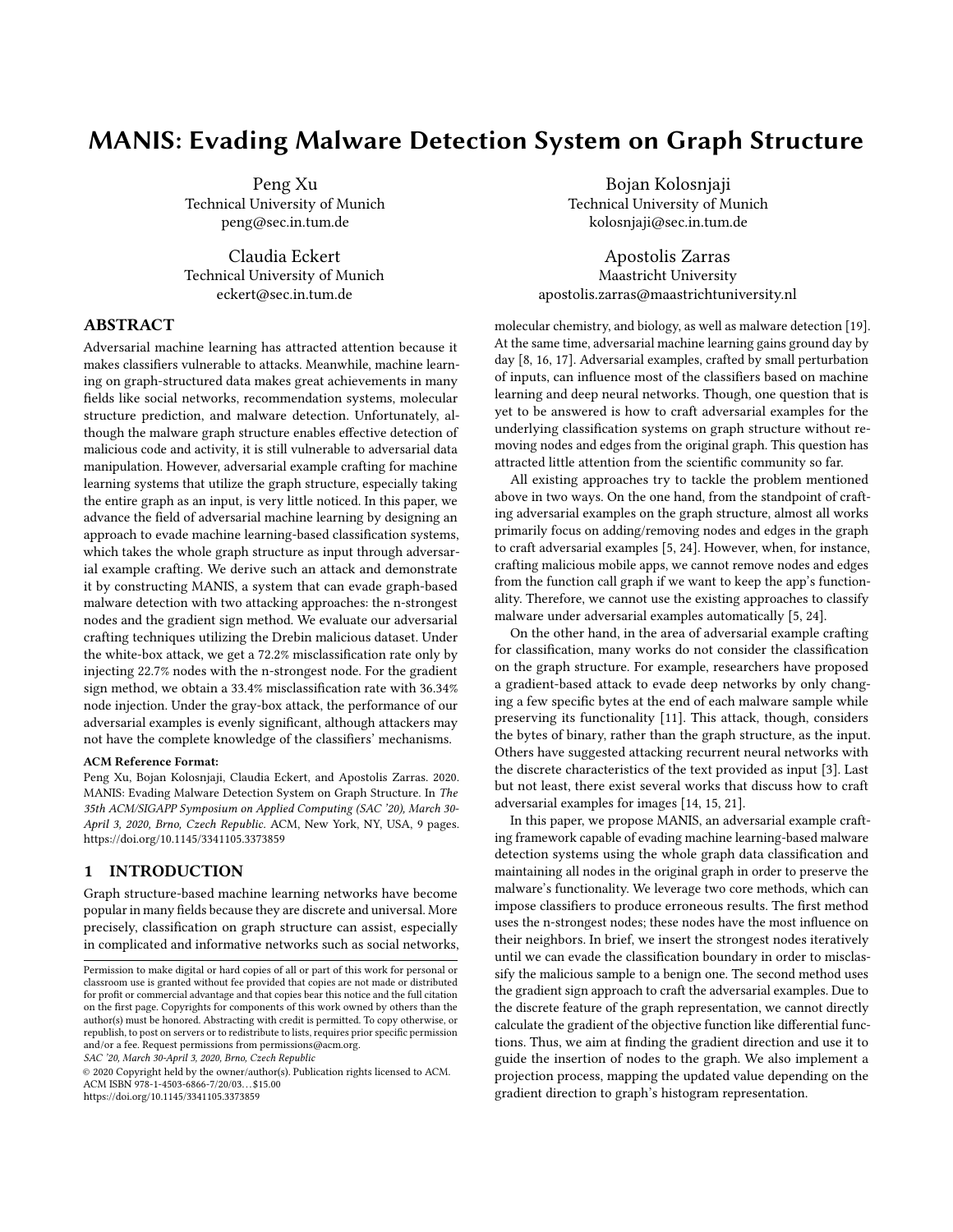<span id="page-1-1"></span>

| 14    | ∪ו   | $\overline{a}$<br>'' |          | 10           |         |        |      |       |     |      |         |        |      |     |
|-------|------|----------------------|----------|--------------|---------|--------|------|-------|-----|------|---------|--------|------|-----|
| binop | unop | invoke               | staticop | linstanceopl | arrayop | branch | iump | throw | new | test | monitor | return | move | nop |

Figure 1: Adagio malware detection. Top: Detection system includes six steps. Botton: 15-Dalvik instruction categories.

To evaluate MANIS, we use the Android app ecosystem. More precisely, we train our framework with 49,947 benign applications from the AndroZoo project [\[1\]](#page-7-10) and with 5,560 malicious applications retrieved from the Drebin malware samples [\[4\]](#page-7-11). After that, we apply our attacking methods on the malware samples we have using n-strongest nodes, gradient sign method, and random nodes injection. The results reveal that, with the gradient sign method, the classifier misclassified 33.4% malware to benign only with 36.34% node injection, whereas, with the n-strongest nodes method, it misclassified 72.2% malware to benign only with 22.7% node injection.

In summary, we make the following main contributions:

- We develop the first framework to attack a classification system using the whole graph structure without removing any node in the original graph.
- We implement our attack against a widely-used Android malware detection framework on the graph structure.
- We evaluate our adversarial methods using real malware and test them for both white-box and gray-box attacks.

## 2 BACKGROUND

## 2.1 Adversarial Machine Learning

Adversarial machine learning spans both the analysis of vulnerabilities in machine learning algorithms and algorithmic techniques that generate more robust machine learning networks. On the one hand, we consider that the attacks against machine learning algorithms  $[12, 13]$  $[12, 13]$  $[12, 13]$  have two directions:  $(i)$  attacks against the classifier which means attackers can change their behaviors to mislead the classifier at testing time  $[5, 8, 9, 11, 15, 21, 24]$  $[5, 8, 9, 11, 15, 21, 24]$  $[5, 8, 9, 11, 15, 21, 24]$  $[5, 8, 9, 11, 15, 21, 24]$  $[5, 8, 9, 11, 15, 21, 24]$  $[5, 8, 9, 11, 15, 21, 24]$  $[5, 8, 9, 11, 15, 21, 24]$  $[5, 8, 9, 11, 15, 21, 24]$  $[5, 8, 9, 11, 15, 21, 24]$  $[5, 8, 9, 11, 15, 21, 24]$  $[5, 8, 9, 11, 15, 21, 24]$  $[5, 8, 9, 11, 15, 21, 24]$  $[5, 8, 9, 11, 15, 21, 24]$  and  $(ii)$  attacks that modify the training dataset in order to construct a corrupted classifier, also known as poisoning attack [\[10,](#page-7-15) [22\]](#page-7-16). On the other hand, adversarial examples crafting (i.e., a process to utilize the small perturbations to legitimate inputs with the intent of misleading machine learning models) is one of the most popular approaches. The perturbations are designed to be as small as possible to mislead classifiers rather than a human being as a user to classify the resulting input.

## 2.2 Android Apps and Code Analysis

Android applications are primarily written in the Java programming language, compiled into DEX bytecode, and executed in either the Dalvik virtual machine or the Android Runtime (ART).<sup>[1](#page-1-0)</sup> Each Android application is composed of DEX files, AndroidManifest.xml, Android resources files as well as other configurations.

Static analysis of Android apps provides an understanding of the code structure without executing the program. It can help to ensure that the code adheres to industry standards. A typical static analysis process starts by expressing the code of the analyzed app to some abstract models. Call graph analysis [\[23\]](#page-7-17), or API call graph analysis [\[18\]](#page-7-18), is a technique to show the functions' transfer from callers to callees. It represents every possible run path of the program with a static method. In real code analysis, the call graph is generally over-approximating because of the points-to problems and undecidable targets issues.

## <span id="page-1-4"></span>2.3 Malware Detection on Graph

One of the most popular machine learning networks for malware detection on a graph is the Adagio network proposed by Hugu et al. [\[7\]](#page-7-19) and is illustrated in Figure [1.](#page-1-1) The extracted call graph is a directed graph containing nodes for each application's functions and edges from callers to callees. Let us present this graph as a 4-tuple  $G = (V, E, L, \ell)$ , where V is a finite set of nodes.  $E \subseteq V \times V$ is shown as the set of directed edges. L is the multiset of labels in the graph, and  $l: V \rightarrow \ell$  is the labeling function. Adagio defines 15 distinct categories of instructions (i.e., bottom part of Figure [1\)](#page-1-1) based on their functionalities.<sup>[2](#page-1-2)</sup> The labeling function  $\ell$  is defined by One Hot Encoding with 15 distinct instruction categories. Consequently, the set of labels L is presented by a subset of all possible 15-bit sequences.

Overall, the detection system on the graph can be summarized as the following expressions:<sup>[3](#page-1-3)</sup>

<span id="page-1-0"></span> $^1$ https://source.android.com/devices/tech/dalvik

<span id="page-1-2"></span><sup>2</sup>Dalvik's specification defines 256 instruction in total

<span id="page-1-3"></span> $3$ More detailed information can be found in the Adagio research paper [\[7\]](#page-7-19)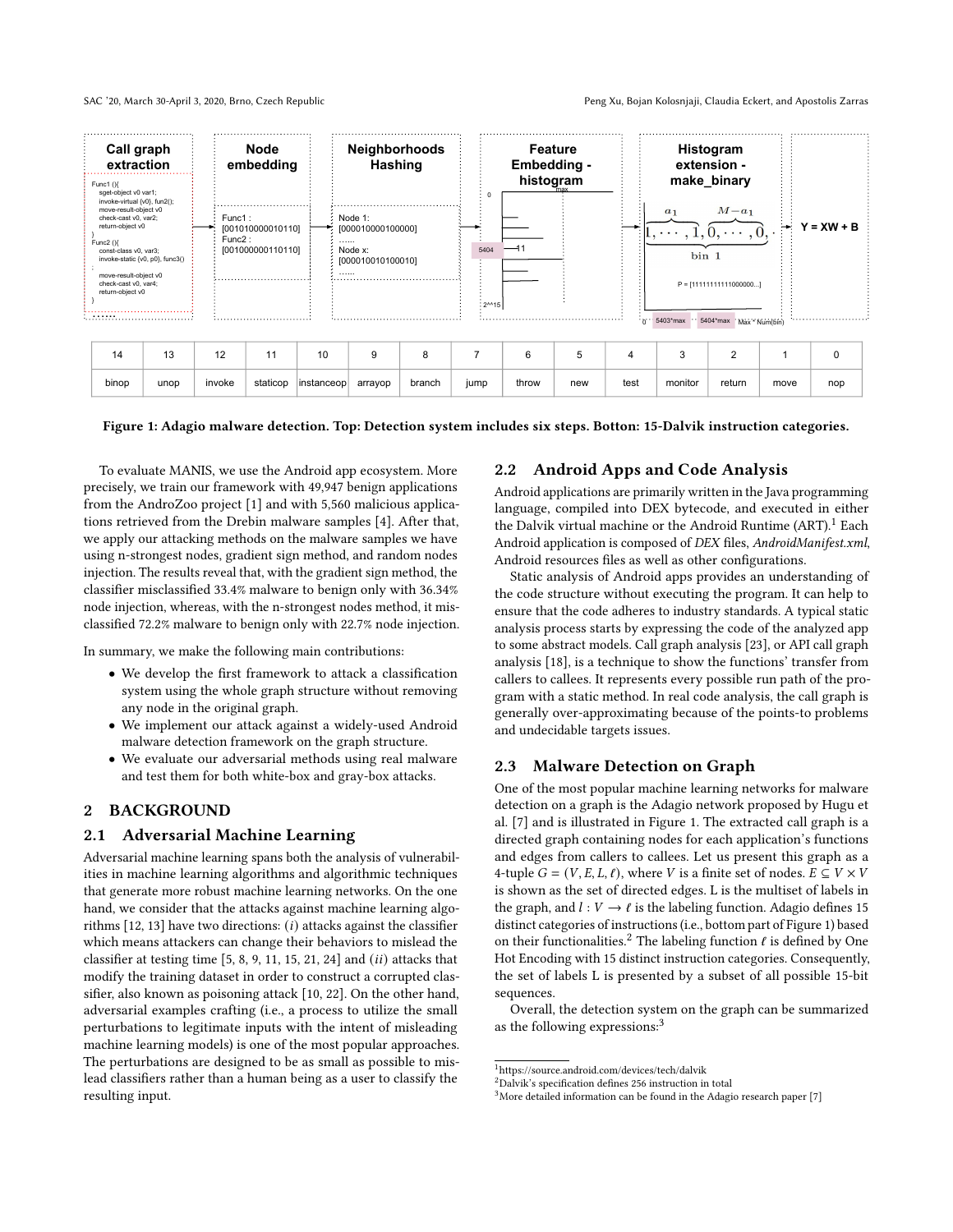MANIS: Evading Malware Detection System on Graph Structure SAC '20, March 30-April 3, 2020, Brno, Czech Republic

$$
f(G_h(V, E)) = W * X + B
$$
  

$$
X = S\_{Bin(S\_{Hist}(S\_{Hash(embed(V, E)))))},
$$
 (1)

where  $embed()$  stands for the node embedding,  $S$  Hash means the neighborhood hashing, and  $S$  Hist states the feature embedding. Lastly,  $S$ \_Bin represents a function which maps the histogram  $H$ to a P-dimensional vector with  $bin; P = N * M$ , M is the maximum value of all bins and N is the number of bins in each histogram. Each *bin* of the histogram is associated with a M dimension. These dimensions are filled with several "1"s according to the value of  $a_i$ , whereas the remaining  $M - a_i$  dimensions are set to 0. This means, for example, node 5404 ( $N_{5404}$ ) in  $bin_i$  appears 11 times, then  $\frac{bin_i}{i}$  represents 11 as [1, 1, 1, 1, 1, 1, 1, 1, 1, 1, 1, 0, 0, . . . ]  $\frac{1}{404}$ , like the  $P$  vector in Figure [1.](#page-1-1)

## <span id="page-2-0"></span>3 DESIGN

## 3.1 Overview

We associate each graph  $q_i \in G$  with a label  $y \in Y = \{-1, 1\}$ , where  $Y = 1$  means that the graph is classified as malicious in the binary classification and  $Y = -1$  that the graph is benign. The dataset  $D: \{(G, g_i, y_i), i \in N\}$  is represented by pairs of graphs and their labels. Examples of such tasks include, among others, classifying the drug molecule graphs according to their functionality as well as a social community characteristic by features. In this type of graph representation, the classifier  $f \in F : G \to Y$  is optimized to minimize the following loss function:

$$
Loss = 1/N \sum_{i=1}^{N} Loss(f(G_i), y_i),
$$
\n(2)

where  $Loss(*)$  is the cross entropy by default.

However, for the adversarial examples crafting task, our purpose is to maximize the loss function. In other words, we need to increase the possibility of misclassification with small perturbations of the original graph. Given a trained classifier  $f$  and an instance from the dataset  $D: \{(G, g_i, y_i), i \in N\}$ , the attacker aims to misclassify graph  $G_i$ , which can be explained as follows:

$$
\max_{G^*} Loss^* = 1/N \sum_{i=1}^N Loss(f(G_i^*), y_i)
$$
\n
$$
G_i^* = G_i + \alpha * \xi^{adv}(G_i),
$$
\n(3)

where  $\xi$  is a function responsible for creating a small perturbation in order to misclassify the graph. Therefore, we need to construct G<sup>\*</sup> in order to maximize the loss function.

Because this theoretical model is generative, it targets not only the node embedding based system but also those systems that take the whole graph/subgraph as feature embedding. On the other hand, for other graph-based detection systems [\[2\]](#page-7-20), which could not allow deleting nodes and edges from graph/subgraph, the above model is also suitable. The methods above demonstrate how we can maximize the loss function on the graph. Although this paper focuses on Adagio, our attacking approaches can easily be extended to other models as well.

## <span id="page-2-1"></span>3.2 Adversarial samples crafting on graph

N-strongest Nodes. Hugo et al. [\[7\]](#page-7-19) present a method to construct a relevance map by shading each node in the graph with the sum of the weights of the neighborhood to which it belongs. As a consequence, they find the node with maximum weight values, which has the most significant influence on the neighborhood nodes. However, in our work in order to successfully misclassify a malicious application to a benign one (changing Y from a positive to a negative value), we need to find the node(s) with the minimal weights and insert these nodes multiple times in the graph until  $Y < 0$ . We define this method as the n-strongest nodes. The strongest node in our work means the node, the weight value of which is minimal.

The initialization process is a step to prepare the weight and find the node(s) which have the minimum weight value. We get the weight value from the machine learning system through training and testing. With these results, we obtain n different nodes directly through n minimal weight values. We treat these nodes with minimal weight values as the n-strongest nodes. For instance, after malware detection, we get the five strongest nodes, which are [4116, 0, 4110, 12755, 13314]) with histogram representation.

After the initialization step, we need to pick up each malware sample to craft its benign variant in order to be misclassified by the detection system. To do so, we calculate the number of nodes in the original graph and set the number of nodes that can be injected into the original graph. This injected number is changed by the percentage of total nodes in the graph with  $\alpha$ . The misclassification success rate is different due to the variety of this value.

The injection operation is a crucial step in the n-strongest nodes. As described in the detection system in Section [2.3,](#page-1-4) there are several steps  $(X = S\_Bin(S\_Hist(S\_Hash(embed(V, E))))$  from original graph  $G(V, E)$  to X as the input of machine learning network, including call graph extraction, node embedding, neighborhoods hashing, feature embedding histogram, and histogram extension. We construct our attacking model after neighborhood hashing.

The process of constructing adversarial examples can be summarized as follows. First, we transform the function representation of nodes in the graph to 15-bit (15 reduced instructions in function embedding) boolean representation. Then, we select nodes from the n-strongest nodes list and map these nodes to the boolean representation of the labeling function (the 15-bit representation of a node is labeling) to attach our strongest nodes. Following the design of Adagio, we do not consider the graph's edge embedding in our design. We only inject the corresponding nodes into hashing values, which consider the current node and neighborhoods' node embedding. After this step, we carry out the process of feature embeddings and transform the histogram  $H$  to a  $P$ -dimensional vector, which is further fed into the machine learning system to classify the apps as malware or benign. In our work, we demonstrate n strongest nodes injection with different numbers of n strongest nodes (from 1 to 5) in order to decrease the total injected nodes' ratio. This could be extended to scenarios with more than five injected nodes.

In the last step, especially for the n-strongest node injection, we design different attacking strategies for detection models with histogram and non-histogram extension. As mentioned in the Section [2.3,](#page-1-4) histogram extension distributes a node contribution in a graph to thousands of subcomponents. As a consequence, it is more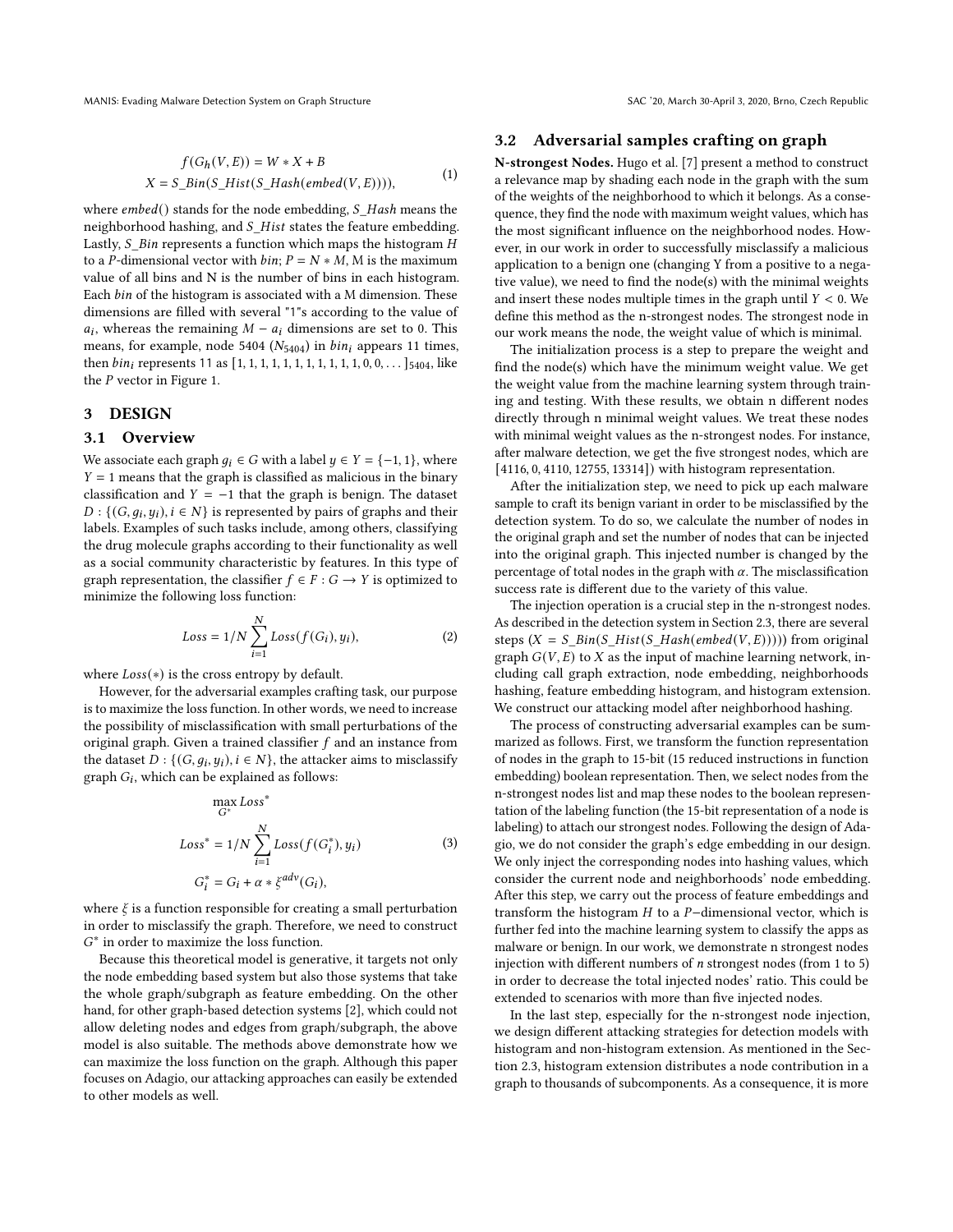<span id="page-3-1"></span>



Figure 2: Gradient Mapping

challenging to craft adversarial examples on thousands of subcomponents than on one component. Also, the histogram extension has a significant influence on the misclassification rate. This is why we need comparable designs for the same attacking method.

Gradient-Based Approach. We use the Android apps ecosystem to evaluate our framework. To do so, we manipulate the graph of Android apps  $G$  to change malicious apps' graph  $G$  into benign ones ′ with gradient sign method. To successfully obtain the graph of the malicious apps, we have the following requirements:

R1: In a histogram extension scenario, we cannot include any value less than zero in the  $P$ -dimensional vector because these values stand for the occurrence of the corresponding nodes in a graph. We cannot express some nodes appearing less than zero time. For example, a node  $N_{250}$  occurring 5 times is represented as  $[1, 1, 1, 1, 1]_{250}$ . We cannot represent it as  $[1, 1, 1, 1, -1]_{250}$ .

R2: With histogram extension representation, all "1"s—the number of "1" stands for the occurrence times of node—should align at the beginning of the  $P$ -dimensional vector. For example, a node  $N_{250}$  occurring 5 times is represented as  $[1, 1, 1, 1, 1]_{250}$ . We cannot represent it as  $[1, 1, 1, 1, 0, 0, 1]$ <sub>250</sub>.

R3: Both for the histogram extension and the non-histogram extension scenarios, we cannot reduce the occurrences of the original nodes number from the original graph. For example, for the node  $N_{250}$  occurring 5 times, we cannot represent it with 4 (nonhistogram extension) and  $[1, 1, 1, 1, 0]_{250}$  (histogram extension).

In the following, we state how these requirements have influenced our design decisions.

Gradient Computation: Our attack aims to increase the number of the misclassified malicious samples (i.e., it decreases the malware classification confidence or increases the misclassification rate). This process can be defined as one constrained optimization problem. Figure [1](#page-1-1) illustrates the aforementioned statement. Our work includes gradient calculation and node mapping (projection).

First, we present the gradient calculation for scenarios of histogram extension. To begin with, we use the gradient sign method to craft the manipulated graph roughly. We present the Equation [4](#page-3-0) as a constrained optimization problem.

$$
\min_{n} f(G_{h})
$$
  
s.t.d( $G_{h}, G'_{h}$ )  $\leq m$ , (4)

<span id="page-3-0"></span>where  $G_h$  is a P-dimensional vector and stands for the whole graph embedding, presented with Equation 5 in Adagio [\[7\]](#page-7-19); while  $G'_{h}$  is the manipulated graph embedding. We solve this optimization problem with the gradient sign method through the following squared loss expression as our objective function:

$$
f(X) = (X * W + B - Y)^2,
$$
 (5)

where X is the node representation with its number of occurrences (non-histogram extension) or P-dimensional vector (histogram extension), B presents the offset, and Y is the label. Due to the nondifferentiability of the objective function, we define a direct vector that has the same direction with the gradient in order to get the gradient of error function  $\nabla f(X)/X$ . Similarly, since each graphical representation does not include all node components in the histogram representation, we cannot directly utilize the whole vector representation of gradient direction (getting from the trained weight values) in our work.

Here, we introduce a simplified representation of the gradient direction. Figure [2](#page-3-1) (a) shows a gradient vector (red dashed line arrow) with seven components (black arrows). Meanwhile, Figure [1](#page-1-1) (b) presents a vector with only four components. As a consequence, the gradient is changed (i.e., red dashed line). On the other hand, this representation also has a negative component (i.e., line 1 in Figure [1](#page-1-1) (b)), which is not allowed in our graph embedding mechanism because each component stands for the number of occurrences of the node. Therefore, in order to keep the same gradient direction, we need to delete or transform this negative component (i.e., line 1 on the left side in Figure [1](#page-1-1) (b)) to positive forms. In our work, we change the negative component to the inserted positive component (change line 1 in Figure [1](#page-1-1) (b) to line 1 Figure [1](#page-1-1) (c)).

In the last step, we extend the length of each component—the length of line 2 in Figure [1](#page-1-1) (d) is two times that of line 2 in Figure [1](#page-1-1) (c)—in order to get the same direction with the gradient (i.e., the red dashed line in Figure [1](#page-1-1) (a) and red dashed line Figure [1](#page-1-1) (d) are parallel). After we get the direction of the simplified gradient, we can use the gradient sign to craft the manipulated graph, which has no negative components due to the gradient mapping scheme.

With this step, we get the manipulated  $P$ -dimensional vector by the gradient sign method. Again, taking  $N_{250}$  as an example, the original representation is:  $[1, 1, 1, 1, 1]_{250}$  and after manipulating by gradient sign method, it is changed to:

$$
[1, 2, 1, 1, -1, 0, 0, -1, 2, -4, \ldots, 1, -4, 2, \ldots]_{250}
$$

This representation cannot meet the requirements  $R1$  and  $R2$ . Thus, we need an additional operation to get the legitimate  $P$ -dimensional vector of function call graph. We will discuss this later in the paper.

Gradient calculation under the non-histogram extension is a straight-forward issue compared to gradient calculation under the histogram extension. We can get the gradient in the same manner as in the histogram extension. However, we do not need to construct the reduced gradient direction as in the histogram extension. We manipulate the node value (the number of occurrences) directly on the graph with the histogram representation like the pixels in an image. For example, we have nodes in the graph with histogram representation [..., 52, 34, 98, ...]. After gradient-based manipulation, this representation changes to:

$$
[\ldots, 53.5, 32.5, 99.5, \ldots, \ldots]
$$

with  $\alpha$  = 0.5, and the sign value of the first and third elements are 1 and the second is -1. So far, we acquire the manipulated histogram representation, but we cannot directly craft an adversarial example on it because it cannot meet  $R3$ . Therefore, we need to perform node projection, which is the same as the histogram extension.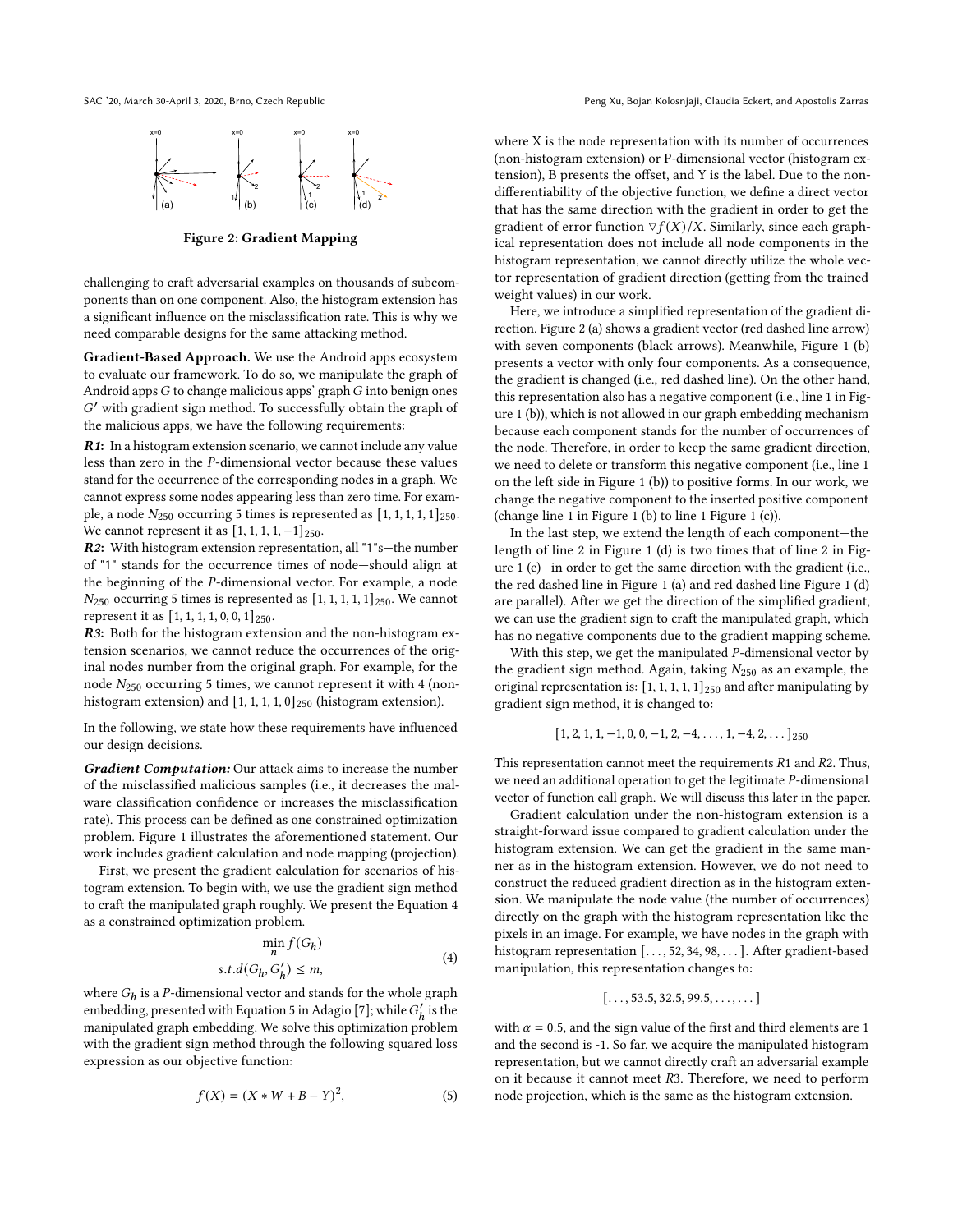Therefore, we need to operate the graph generated by the gradient sign method in order to meet these requirements ( $R1$  and  $R2$ ). First, we iterate all nodes in the graph and discover all nodes that appear more than one time, which means that the  $P$ -dimensional vector of the node has at least one sub-components  $(V = [1, \dots])$ . This way, we narrow the injected node as much as possible by eliminating the never appeared nodes in the graph. In other words, we do not introduce new nodes into the original graph. Next, for the nodes appearing more than one time, we divide manipulated subcomponents into two groups: the negative and the positive group. For elements in the negative group, we reassign "1" replacing it with a negative value, which means this sub-component appears one time. By this operation, we meet the  $R1$  requirement. For the elements in the positive group, we reduce these manipulated values (by gradient sign method) to "1"s as well. This means that this sub-component can only appear one time. With these steps we can change the manipulated  $P$ -dimensional representation:

$$
[1, 2, 1, 1, -1, 0, 0, -1, 2, -4, \ldots, 1, -4, 2, \ldots]_{250}
$$

to a new one:

$$
[\,1,1,1,1,1,0,0,1,1,1,\ldots,1,1,1,\ldots\,]_{250}
$$

So far, the new representation cannot meet the  $R2$  requirement because these "1"s appear not only at the beginning of the vector but also in the middle and at the end. In order to meet  $R2$ , we need to reduce the number of these "1"s, which indicates the appearance of sub-components. In other words, this means that these "1"s should be aggregated at the beginning of the  $P$ -dimensional vector.

The last issue is how many sub-components should be kept in the  $P$ -dimensional vector, which is heavily influenced by the number of injected nodes and also the misclassification rate. We adjust the injected sub-components number from 1 to 5 to measure our results. In theory, it could be extended as much as possible until the largest number of sub-components. Finally, we can get the final representation of vector *P* as:  $[1,1,1,1,1,1,1,1,1,0,0,0,\ldots]_{250}$ . In this representation, the first five "1"s stand for the original number of occurrences. The second five "1"s stand for the adjusted occurrence times (vary from 1 to 5) by projection operation. These rest sub-components will be "0"s.

For the issue of node projection in the non-histogram extension, we need to operate the aforementioned manipulated graph in the previous section in order to meet  $R3$ . Therefore, we design a two-step node projection scheme. First, we need to keep the number of nodes in the original graph. For example, we change the manipulated vector (graph's vector representation) from:

 $[\ldots, 53.5, 32.5, 99.5, \ldots, \ldots]$ 

to:

$$
[\ldots, 53.5, 34, 99.5, \ldots]
$$

by comparing the corresponding values in the original graph. Second, we use the ceiling operation to get the number of injected

nodes because we cannot inject nodes with half. Then, we get the new vector: [..., 54, 34, 100, ...]. We also set a *threshold* value to limit the number of injected nodes. The value of threshold will influence the value of the misclassified rate and injected node ratio, demonstrated in Section [4.](#page-4-0) Finally, we compare all manipulated input values with the threshold and accomplish the node projection.

Random Node Injection. This is the simplest attacking model which randomly selects the nodes and inject them into the graph. In our work, we only select nodes and not edges in the graph since we modify our graph structure after neighbors' nodes hashing operation, which has already considered the node and edge connections. Although this attacking method is not expensive, the misclassification is not very significant. We will compare these results with the approaches above in Section [4.](#page-4-0)

## 3.3 Adversarial Android Apk examples

So far, we have discussed how to get the adversarial examples based on a graph structure. However, if we want to evade the malware detection system automatically, at the end of our processing, we need to construct adversarial Apk examples from the modified graph. In our work, we consider the dead-area to store the modified graph nodes, which means the injected nodes, which stand for the functions in Apk files, cannot be invoked forever. However, for the targeting malware detection system, the modified malware samples cannot be detected by it. Meanwhile, the functionality of the application should remain the same. In this work, we use the Android repackaging method for accomplishing our purposes.

## <span id="page-4-0"></span>4 EVALUATION

Our attacking methods are crafted in a framework, called MANIS, and evaluated on large datasets of real Android applications. First, we show how do we prepare the dataset we used in our work to evaluate our attacking methods. Then, we proceed with the evaluation of the n-strongest nodes attacking approach. For the evaluation of the other attacks, we state our results as follows. We measure our attacking approaches not only from the success rate of the misclassification but also from the number of inserted nodes and the relationship between the number of inserted nodes and the successfully misclassified rate. Finally, to illustrate the efficiency of our crafting adversarial examples, we testify with the randomly selected nodes from the function call graph in order to evade the detection system.

#### 4.1 Dataset

The dataset consists of 49,947 benign and 5,560 malicious Android applications obtained from the AndroZoo [\[1\]](#page-7-10) and the Drebin project [\[4\]](#page-7-11) respectively. To decide whether an application from AndroZoo is benign or malicious, we leverage VirusTotal [\[20\]](#page-7-21). Overall, we got 49,947 benign from the 100,288 samples we tested.

To extract the function call graph from Android's APK/DEX files and feed these graphs to the machine learning detection system after several graph operation steps, we utilized the Androguard framework [\[6\]](#page-7-22). Finally, we obtained the modified function call graph as the target of adversarial examples crafting.

We tested our work with a small and a big dataset. For the small, we selected 1000 out of the 49,947 benign samples and 415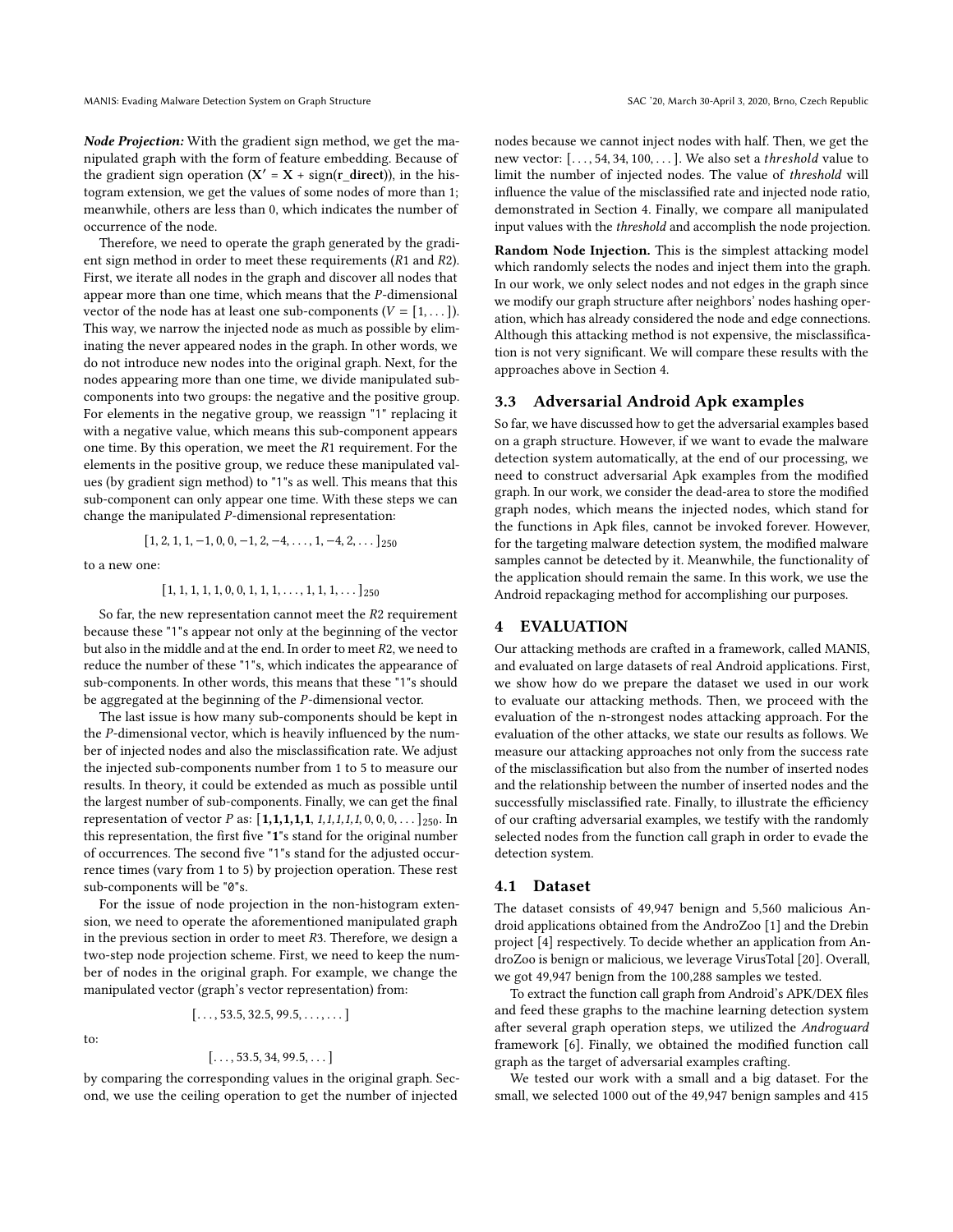<span id="page-5-0"></span>



Figure 3: Histogram and non-histogram extension accuracy

malicious ones. For the big dataset, we utilized all the 49,947 benign and 5560 malicious samples. The final results came from both of them. Additionally, we split our dataset into five folds. We used the four folds to train and the last one to test our model.

## 4.2 White-box and Gray-box Attacks

In white-box attacks, we assume the attackers are allowed to access any information of the target malware classifier, including the weights, offsets, and labels. Meanwhile, we define gray-box attacks as the ones that the attackers can access limited information about the target classifier. However, attackers can access other classifiers (weights, offsets as well as labels) that are trained by other folds. For the training and testing data, in both white-box and gray-box environments, attackers can retrieve all of them.

### 4.3 Histogram and Non-Histogram Extension

The histogram extension that has presented in Section [2.3](#page-1-4) (S\_Bin in  $X = S\_Bin(S\_Hist(S\_Hash(embed(V, E))))$ , maps each histogram representation *H* to a *P*-dimensional ( $P = M * N$ , *M* is the maximum value of all bins in the dataset, N is the number of bins in each histogram) vector  $\phi(H)$ —Formula 5 in [\[7\]](#page-7-19)) as the last step of data preprocessing. In our work, we delved into this step and find that it affects the misclassified rate drastically; however, the accuracy of the machine learning detection system does not change too much. Therefore, we designed a non-histogram extension and compared the accuracy rate of the detection system with histogram and nonhistogram extension. Figure [3](#page-5-0) displays the results with histogram and non-histogram extension. It illustrates the efficiency and drawback with and without the non-histogram extension. If we take out histogram extension step from the original Adagio (without our modifications), we obtain 0.95 accuracy on average. Meanwhile, under the same setting and dataset, with the histogram extension, we get an accuracy of 0.93 on average. However, other characteristics (misclassified rate and node injection ratio) of the two models are extremely different. We will discuss these differences below.

## 4.4 N-Strongest Nodes

We now present the results of the n-strongest nodes attacking models from both the non-histogram and histogram extension models. Table [1](#page-5-1) shows that only injecting the 22.7% nodes (one strongest node) into a function call graph will cause the trained classifier to misclassify 72.2% of malicious apps. Meanwhile, if we utilize the five strongest nodes and inject these nodes into the original graphs, we get the 40.8% misclassified rate with the 25.7% node injection.

SAC '20, March 30-April 3, 2020, Brno, Czech Republic Peng Xu, Bojan Kolosnjaji, Claudia Eckert, and Apostolis Zarras

<span id="page-5-1"></span>Table 1: N-strongest nodes (non-histogram extension)

|                                       | Non-histogram extension(white-box) |       |       |       |       | Non-histogram extension(gray-box) |        |        |        |        |  |
|---------------------------------------|------------------------------------|-------|-------|-------|-------|-----------------------------------|--------|--------|--------|--------|--|
| Strongest nodes                       |                                    |       |       |       |       |                                   |        |        |        |        |  |
| Injected nodes ratio $(\overline{x})$ | 22.7%                              | 23.7% | 17.6% | 15.6% | 25.7% | 20.69%                            | 21.25% | 32.26% | 17.76% | 18.98% |  |
| Injected nodes ratio $(\sigma)$       | 5.8%                               | 22.3% | 22.7% | 22.1% | 22.4% | 5.19%                             | 20.67% | 27.93% | 30.76% | 32.87% |  |
| Misclassified Rate $(\overline{x})$   | 72.2%                              | 26.7% | 26.6% | 32.8% | 40.8% | 80.79%                            | 49.43% | 35.62% | 21.14% | 19.8%  |  |
| Misclassified Rate $(\sigma)$         | 15.4%                              | 28.4% | 34.1% | 43.7% | 42.5% | 4.9%                              | 42.9%  | 25.9%  | 25.6%  | 26.8%  |  |
|                                       |                                    |       |       |       |       |                                   |        |        |        |        |  |

<span id="page-5-2"></span>Table 2: N-strongest nodes (histogram extension)

|                                       |        | histogram extension (white-box) |        |        |        | histogram extension(grav-box) |        |        |        |        |  |
|---------------------------------------|--------|---------------------------------|--------|--------|--------|-------------------------------|--------|--------|--------|--------|--|
| Strongest nodes                       |        |                                 |        |        |        |                               |        |        |        |        |  |
| Injected nodes ratio $(\overline{x})$ | 24.30% | 37.27%                          | 18.51% | 46.95% | 40.24% | 23.68%                        | 22.38% | 14.41% | 25.88% | 23.35% |  |
| Injected nodes ratio $(\sigma)$       | 8.6%   | 8.2%                            | 10.4%  | 11.3%  | 19.1%  | 24.94%                        | 17.04% | 13.17% | 15.13% | 14.52% |  |
| Misclassified Rate $(\overline{x})$   | 6.01%  | 29.77%                          | 6.97%  | 35.81% | 17.65% | 5.46%                         | 21.33% | 4.39%  | 4.70%  | 5.03%  |  |
| Misclassified Rate $(\sigma)$         | 1.89%  | 22%                             | 3.3%   | 27%    | 14%    | 3.71%                         | 29.31% | 1.21%  | 0.82%  | 0.77%  |  |

With one strongest node, we get the highest misclassified rate with the lowest injected ratio because that node has the strongest (minimal weights) influence for moving  $Y$  from  $Y > 0$  to  $Y < 0$ . However, for the remaining situations, even if we inject more nodes into graph than the former one, we acquire lower misclassified rates. The reason is that the one first strongest node gives the highest contribution to move Y from  $Y > 0$  to  $Y < 0$ , but the second (third, fourth, fifth) nodes will lower the misclassified rate because they have positive values to affect Y value oppositely. Even worse, more injected nodes mean a higher injected ratio. Additionally, from the standpoint of standard deviation, we also get the smallest values (0.154 for misclassified rate and 0.058 for injected node ratio) with one strongest node injection.

In contrast to the n-strongest nodes without the histogram extension, we obtain a minimal misclassification rate compared with the n-strongest nodes method with histogram extension. For one strongest node, we only get a 6.01% misclassified rate with 24.40% node injection. Although for two strongest nodes and four strongest nodes, we get a higher misclassified rate, the standard derivations of them are also very high, which means that these data are not stable. The original reason for this phenomenon is that the process of the histogram extension introduces many subcomponents replacing with one component. This means one node contribution can be divided into multiple small contributions from many subcomponents. Therefore, even if there are several ways to create a small perturbation for each node, the probability of misclassifying malware is very little. The reason is that if we distribute this small perturbation to thousands of subcomponents (M in vector  $P$ , in our test, we get the value of M with 8,910 and 17,652 for two datasets), and inject the n-strongest node multiple times, the contribution of perturbation is  $n * 1/8910$  (or  $n * 1/17652$ ), n is the number of injected nodes, and the final value of this perturbation is also very tiny. However, from the adversarial example crafting point of view, we can craft malicious samples successfully even if the detection system has robust characteristics with histogram extension.

When we examine the Table [1](#page-5-1) and Table [2,](#page-5-2) we discover that both of them get high standard deviation values. Strictly speaking, the n-strongest node method does not work very well on graphstructured data. In order to compare results with another method, we constrain our result in Figure [4](#page-6-0) only with the values less than the average standard deviation from the tables above. By contrasting Table [1](#page-5-1) with Table [2,](#page-5-2) we find that histogram extension can improve the robustness under the influence of adversarial examples (except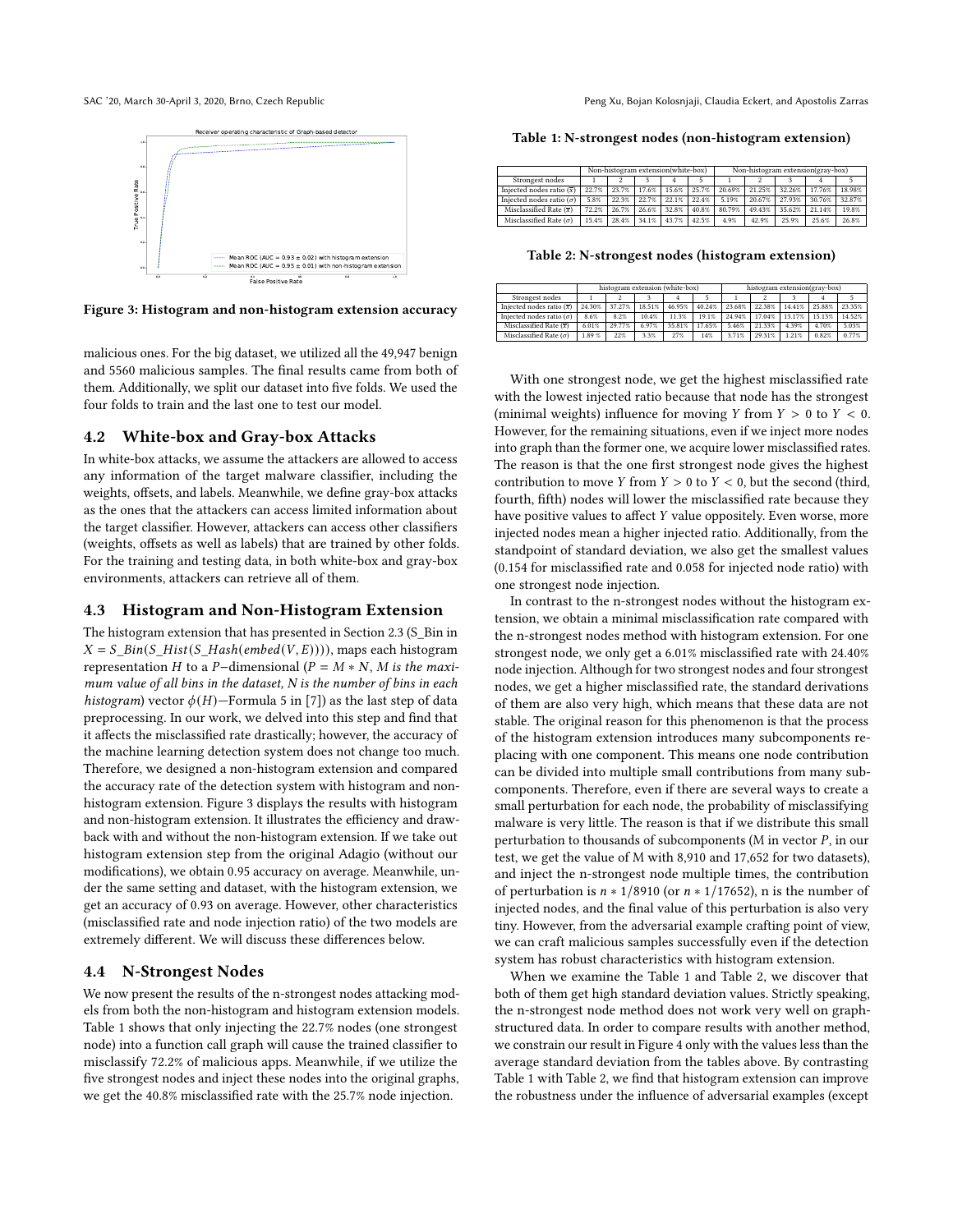#### <span id="page-6-0"></span>MANIS: Evading Malware Detection System on Graph Structure SAC '20, March 30-April 3, 2020, Brno, Czech Republic



Figure 4: Misclassified rate with n-strongest node, gradient sign method and random selection (white-box)

the two and four strongest nodes injection since these results have high standard deviation values).

Under the gray-box attack, we also retrieve positive results, both with the histogram and the non-histogram extension.

## 4.5 Gradient Sign Method

As described in Section [3,](#page-2-0) to adjust the direction of the reduced direct vector, we need to prolong the length (occurrence of the same node) of existing nodes. We accomplish this step with the process of node insertion. We show the misclassified rate and inserted nodes ratio with the gradient sign method in Table [3](#page-6-1) and Table [4.](#page-6-2)

For the non-histogram extension, we use different  $\alpha$  and threshold values to evaluate our gradient sign method. We set three different threshold values: threshold  $<\alpha$ , threshold  $<=\alpha$ , and threshold  $<=$  $2 * \alpha$ . We illustrate the efficiency of our method in Table [3.](#page-6-1) With *threshold*  $\lt \alpha$ , we can get very a high misclassified rate with the cost of 50 times that of injected nodes. Besides that, we get 47.46% as the highest misclassified rate with only 15.46% node injection in *threshold*  $\leq \alpha$  and 39.68% as lowest misclassified rate with 17.06% node injection with *threshold*  $\langle 2 \times \alpha \rangle$  configuration.

For the histogram extension, we also test the different number of adjusted occurrence of a node described in Section [3.2.](#page-2-1) We present our histogram extension results in the Table [4.](#page-6-2) The misclassified rates change with the different ratios of node injection ( $\alpha = 1$ ). We acquire the highest misclassified rate of 33.49% with the 36.3% node injection when we keep five nodes at the node projection step. Meanwhile, we only get a 20.56% misclassified rate with the 22.05% node injection keeping two nodes during node projection.

One phenomenon from Table [4](#page-6-2) is that the results follow the rule of the more node injection, the higher the misclassified rate, except for the first column. For the first column, we only inject 10.47% of the nodes by keeping one node at the node projection, which means we keep the number of nodes with a positive weight value as small as possible. For the rest of the cases, we are not only injecting more nodes with negative weight values (positive influence for moving *Y* from  $Y > 0$  to  $Y < 0$ , but also nodes with positive values.

Under the gray-box attack, with the gradient sign method, we get a significant misclassified rate with a similar injection ratio of the white-box attack. Just one strange aspect is that with histogram extension, even if we inject more nodes into the graph, the misclassified rate does not change. The reason is that we take a reduced

<span id="page-6-1"></span>Table 3: Gradient sign method (non-histogram extension)

| $\alpha$                              |           | 0.1          |              |           | 0.2.         |                                     |           | 0.3      |              |
|---------------------------------------|-----------|--------------|--------------|-----------|--------------|-------------------------------------|-----------|----------|--------------|
| threshold                             | ${}< 0.1$ | $\leq$ = 0.1 | $\leq$ = 0.2 | ${}< 0.2$ | $\leq$ = 0.2 | $\leq$ = 0.4                        | ${}< 0.3$ | $<= 0.3$ | $\leq$ = 0.6 |
|                                       |           |              |              |           |              | non-histogram extension (white-box) |           |          |              |
| Injected nodes ratio $(\overline{x})$ | 56.5x     | 17.48%       | 17.06%       | 51.8x     | 15.46%       | 14.82%                              | 46.9x     | 14.22%   | 13.89%       |
| Injected nodes ratio $(\sigma)$       | 1.98      | 1.1%         | $1.1 \%$     | 2.74      | $1\%$        | 0.6%                                | 59.74%    | 1.4%     | 0.5%         |
| Misclassified rate $(\overline{x})$   | 79.6%     | 45.3%        | 39.68%       | 94.21%    | 47.46%       | 43.69%                              | 98.07%    | 41.20%   | 42.17%       |
| Misclassified rate $(\sigma)$         | 5.2%      | 5.6%         | 1.9%         | 0.6%      | 3.7%         | 6.7%                                | 2.6%      | 7%       | 0.2%         |
|                                       |           |              |              |           |              | non-histogram extension (gray-box)  |           |          |              |
| Injected nodes ratio $(\overline{x})$ | 59.62x    | 15.61%       | 15.35%       | 48.57x    | 14.72%       | 14.7%                               | 50.09x    | 15.07%   | 15.26%       |
| Injected nodes ratio ( $\sigma$ )     | 4.71      | 1.18%        | 0.78%        | 3.48      | 0.99%        | 0.98%                               | 1.89      | 1.55%    | 1.86%        |
| Misclassified rate $(\overline{x})$   | 79.76%    | 37.59%       | 38.95%       | 96.06%    | 43.69%       | 44.18%                              | 97.43%    | 44.65%   | 43.05%       |
| Misclassified rate $(\sigma)$         | 3.78%     | 7.95%        | 8.29%        | 2.08%     | 8.11%        | 8.23%                               | 1.33%     | 8.43%    | 8.07%        |

#### <span id="page-6-2"></span>Table 4: Gradient sign method (histogram extension)

|                                       | histogram extension (white-box) |        |        |        |        |        | histogram extension(gray-box) |        |        |        |  |  |
|---------------------------------------|---------------------------------|--------|--------|--------|--------|--------|-------------------------------|--------|--------|--------|--|--|
|                                       |                                 |        |        |        |        |        |                               |        |        |        |  |  |
| Injected nodes ratio $(\overline{x})$ | 10.47%                          | 22.05% | 35.40% | 35.42% | 36.3%  | 9.52%  | 21.01%                        | 33.11% | 33.11% | 33.11% |  |  |
| Injected nodes ratio $(\sigma)$       | 0.04%                           | 2.23%  | 0.22%  | 1.49%  | 2.04%  | 0.4%   | 0.8%                          | 1.05%  | 1.05%  | 1.05%  |  |  |
| Misclassified rate $(\overline{x})$   | 21.12%                          | 20.56% | 22.3%  | 36.30% | 33.49% | 18.79% | 18.79%                        | 18.79% | 18.79% | 18.79% |  |  |
| Misclassified rate $(\sigma)$         | 5.8%                            | 6.52%  | 6.63%  | 8.21%  | 11.93% | 2.04%  | 2.04%                         | 2.04%  | 2.04%  | 2.04%  |  |  |

#### Table 5: Randomization method.

<span id="page-6-3"></span>

|                                                                                                |        | non-histogram extension (white-box) |     |        | histogram extension(gray-box) |        |        |        |                                                                                      |       |
|------------------------------------------------------------------------------------------------|--------|-------------------------------------|-----|--------|-------------------------------|--------|--------|--------|--------------------------------------------------------------------------------------|-------|
| Injected nodes ratio $(\overline{x})$                                                          | $10\%$ | $20\%$                              | 30% | $40\%$ | 50%                           | $10\%$ | $20\%$ | $30\%$ | $40\%$                                                                               | 50%   |
| Misclassified rate $(\bar{x})$   2.74%   1.92%   2.98%   2.55%   3.81%   1.87%   1.78%   1.78% |        |                                     |     |        |                               |        |        |        | 1.2%                                                                                 | 1.73% |
| Misclassified rate $(\sigma)$   0.93%   0.85%                                                  |        |                                     |     |        |                               |        |        |        | $1.5\%$   $1.09\%$   $1.83\%$   $1.31\%$   $0.99\%$   $1.25\%$   $0.73\%$   $1.13\%$ |       |

gradient direction, obtained from the trained model. We conclude that the gray-box attack influences the misclassified rate significantly with histogram extension. For non-histogram extension, the gray-box attack does not influence too much.

The misclassification rate with our gradient sign with histogram extension is not changed consistently by increasing the node injection due to the robust characteristic on graph structure and the usage of histogram extension, which is different from most of the other adversarial example crafting with the gradient sign method. As shown in Figure [3,](#page-5-0) the success rate of our method with the histogram extension is only changed linearly until 35% node injection but stayed almost stable despite injecting more nodes. While in most other gradient sign methods, the misclassification rate grows significantly with the increase of injected nodes, which is the same as our method with the non-histogram. For instance, Kolosnjaji et al. [\[11\]](#page-7-5) demonstrate that the misclassification rate of a real Windows binary (PE file) is changing fast with the increase of injected nodes. With our gradient sign method under the histogram extension scenarios, we only get the misclassification rate of 33.49%. However, for the non-histogram extension method, we also get a significant misclassification rate with the increase of injected nodes. In summary, the histogram extension is an excellent way to improve the robustness under the influence of adversarial examples.

#### 4.6 Randomization Method

Finally, we considered the random node insertion to demonstrate the efficiency of our n-strongest node approach and gradient sign method. In contrast to the aforementioned two schemes, we selected randomly the nodes from function call graphs after label hashing.

To compare the efficiency of our crafting method, we injected randomly selected nodes with 10%, 20%, 30%, and 40% ratio. We evaluated those nodes both for the non-histogram and histogram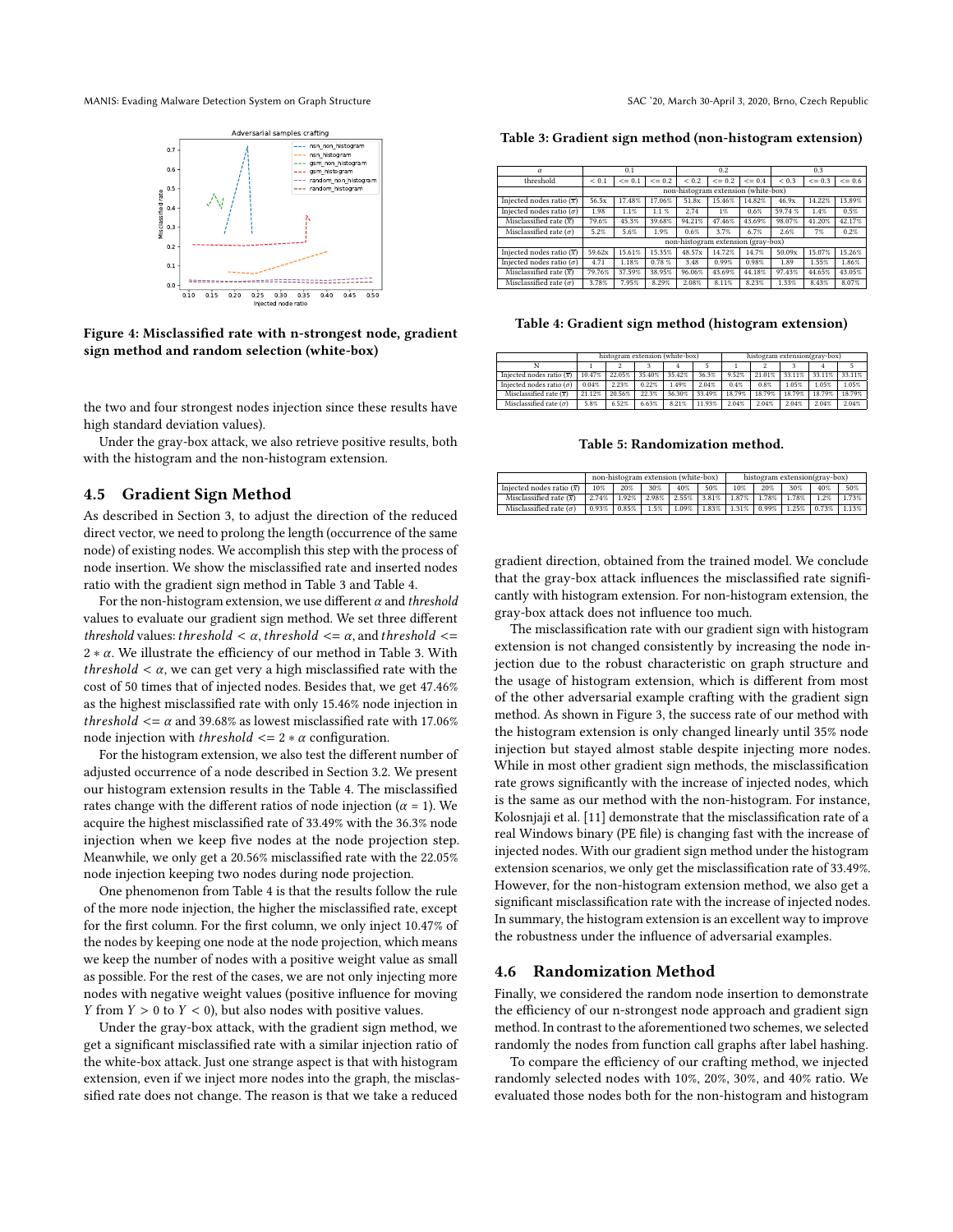extension. We show our result in Table [5.](#page-6-3) More precisely, it demonstrates that the misclassified rate is meager with the randomization method; even if we inject 50% new nodes into the graph, we only get a 3.81% misclassification rate. On the other hand, we discovered that the histogram extension has better robustness compared to the non-histogram one under the influence of adversarial examples.

We summarize our attacking models in Figure [4.](#page-6-0) We illustrate the significance of our n-strongest nodes method (NSN) and gradient sign method (GSM). To compare all results with a 0−1 node injection ratio, we eliminate the injected node ratio larger than one from Table [3.](#page-6-1) Figure [4](#page-6-0) shows the functionality of histogram extension and its robustness with adversarial examples. With the non-histogram extension, both NSN and GSM get a high misclassification rate with a small node injection ratio. With histogram, the GSM gets a stable misclassification rate, and it peaks when injected 35% nodes. For NSN, we get very small misclassification. GSM works more stable than NSN with both histogram and non-histogram. For the random node selection method, we get minimal misclassification rates.

## 5 RELATED WORK

Many works in various fields have successfully crafted adversarial examples. Cleverhans [\[16\]](#page-7-2) summarizes many approaches to craft the adversarial examples. Among the methods for evading the existing machine learning models, the fast gradient sign method (FGSM) [\[8\]](#page-7-1), a gradient-based method, is a simple approach to misclassify the images. Meanwhile, the Jacobian Saliency Map Approach (JSMA) [\[17\]](#page-7-3) presents forward derivative and adversarial saliency maps to attack the deep neural networks.

Successfully attacking a malware detection system is not trivial. Kolosnjaji et al. [\[11\]](#page-7-5) propose a gradient-based attacking method, which can evade deep neural networks by changing only a few specific bytes at the end of each malware sample while the original functionality remains intact. Anderson et al. [\[3\]](#page-7-6) provide a solution to attack a recurrent neural network with the discrete characteristics of the text from IMDB movie reviews as input samples. However, none of the previous methods do consider the graph structure as input; thus, we cannot directly use them in our evading method. Dai et al. [\[5\]](#page-7-4) focus on the adversarial attacks that mislead deep learning models by modifying the combined structure of data, while Zügner et al. [\[24\]](#page-8-1) introduce a study of adversarial attacks on attributed graphs, focusing on models exploiting graph convolutions.

## 6 CONCLUSION

In this paper, we present two methods to craft adversarial examples to evade machine learning detection systems: n-strongest nodes and gradient sign method. Both solutions demonstrate that graph-based machine-learning malware detection approaches are vulnerable to adversarial samples. Especially with the n-strongest nodes, we show how to craft the adversarial examples with multiple insertions of nodes with minimal weight values. The gradient sign method (GSM) is an effective way to craft adversarial examples on the graph structure. We have also proved the effectiveness of GSM by solving multiple problems in practice, such as non-differentiable objective function, indirection mapping from a graph to feature, and node embedding with graph hashing. Overall, this paper shows that it is possible to evade machine learning systems through adversarial example crafting, which takes whole graph structures as inputs.

## ACKNOWLEDGMENTS

This work was supported by the European Union's Horizon 2020 research and innovation programme under grant agreement No. 833115 (PREVISION)

### REFERENCES

- <span id="page-7-10"></span>[1] Kevin Allix, Tegawendé F Bissyandé, Jacques Klein, and Yves Le Traon. 2016. Androzoo: Collecting Millions of Android Apps for the Research Community. In IEEE/ACM 13th Working Conference on Mining Software Repositories (MSR).
- <span id="page-7-20"></span>[2] Blake Anderson, Daniel Quist, Joshua Neil, Curtis Storlie, and Terran Lane. 2011. Graph-Based Malware Detection Using Dynamic Analysis. Journal in computer Virology 7, 4 (2011), 247–258.
- <span id="page-7-6"></span>[3] Mark Anderson, Andrew Bartolo, and Pulkit Tandon. 2017. Crafting Adversarial Attacks on Recurrent Neural Networks. (2017).
- <span id="page-7-11"></span>[4] Daniel Arp, Michael Spreitzenbarth, Malte Hubner, Hugo Gascon, Konrad Rieck, and CERT Siemens. 2014. DREBIN: Effective and Explainable Detection of Android Malware in Your Pocket. In Network and Distributed System Security Symposium (NDSS).
- <span id="page-7-4"></span>[5] Hanjun Dai, Hui Li, Tian Tian, Xin Huang, Lin Wang, Jun Zhu, and Le Song. 2018. Adversarial Attack on Graph Structured Data. In International Conference on Machine Learning (ICML).
- <span id="page-7-22"></span>[6] Anthony Desnos et al. [n.d.]. Androguard: Reverse Engineering, Malware and Goodware Analysis of Android Applications. [https://github.com/androguard.](https://github.com/androguard)
- <span id="page-7-19"></span>[7] Hugo Gascon, Fabian Yamaguchi, Daniel Arp, and Konrad Rieck. 2013. Structural Detection of Android Malware Using Embedded Call Graphs. In Proceedings of the 2013 ACM workshop on Artificial intelligence and security.
- <span id="page-7-1"></span>[8] Ian J Goodfellow, Jonathon Shlens, and Christian Szegedy. [n.d.]. Explaining and Harnessing Adversarial Examples (2014). arXiv preprint arXiv:1412.6572 ([n. d.]). [9] Will Hamilton, Zhitao Ying, and Jure Leskovec. 2017. Inductive Representation
- <span id="page-7-14"></span>Learning on Large Graphs. In Advances in Neural Information Processing Systems.
- <span id="page-7-15"></span>[10] Matthew Jagielski, Alina Oprea, Battista Biggio, Chang Liu, Cristina Nita-Rotaru, and Bo Li. 2018. Manipulating Machine Learning: Poisoning Attacks and Countermeasures for Regression Learning. arXiv preprint arXiv:1804.00308 (2018).
- <span id="page-7-5"></span>[11] Bojan Kolosnjaji, Ambra Demontis, Battista Biggio, Davide Maiorca, Giorgio Giacinto, Claudia Eckert, and Fabio Roli. 2018. Adversarial Malware Binaries: Evading Deep Learning for Malware Detection in Executables. arXiv preprint arXiv:1803.04173 (2018).
- <span id="page-7-12"></span>[12] Bojan Kolosnjaji, Apostolis Zarras, Tamas Lengyel, George Webster, and Claudia Eckert. 2016. Adaptive Semantics-Aware Malware Classification. In International Conference on Detection of Intrusions and Malware, and Vulnerability Assessment.
- <span id="page-7-13"></span>[13] Bojan Kolosnjaji, Apostolis Zarras, George Webster, and Claudia Eckert. 2016. Deep Learning for Classification of Malware System Call Sequences. In Australasian Joint Conference on Artificial Intelligence (AI).
- <span id="page-7-7"></span>[14] Pei-Hsuan Lu, Pin-Yu Chen, Kang-Cheng Chen, and Chia-Mu Yu. 2018. On the Limitation of Magnet Defense Against L1-Based Adversarial Examples. In International Conference on Dependable Systems and Networks Workshops.
- <span id="page-7-8"></span>[15] Seyed-Mohsen Moosavi-Dezfooli, Alhussein Fawzi, and Pascal Frossard. 2016. Deepfool: A Simple and Accurate Method to Fool Deep Neural Networks. In Proceedings of the IEEE Conference on Computer Vision and Pattern Recognition.
- <span id="page-7-2"></span>[16] Nicolas Papernot, Nicholas Carlini, Ian Goodfellow, Reuben Feinman, Fartash Faghri, Alexander Matyasko, Karen Hambardzumyan, Yi-Lin Juang, Alexey Kurakin, Ryan Sheatsley, et al. 2016. Cleverhans V2. 0.0: An Adversarial Machine Learning Library. arXiv preprint arXiv:1610.00768 (2016).
- <span id="page-7-3"></span>[17] Nicolas Papernot, Patrick McDaniel, Somesh Jha, Matt Fredrikson, Z Berkay Celik, and Ananthram Swami. 2016. The Limitations of Deep Learning in Adversarial Settings. In IEEE European Symposium on Security and Privacy (EuroS&P).
- <span id="page-7-18"></span>[18] Naser Peiravian and Xingquan Zhu. 2013. Machine Learning for Android Malware Detection Using Permission and Api Calls. In IEEE International Conference on Tools with Artificial Intelligence (ICTAI).
- <span id="page-7-0"></span>[19] Anh Viet Phan, Minh Le Nguyen, and Lam Thu Bui. 2017. Convolutional Neural Networks Over Control Flow Graphs for Software Defect Prediction. In IEEE International Conference on Tools with Artificial Intelligence (ICTAI).
- <span id="page-7-21"></span>[20] Virus Total. 2019. VirusTotal-Free Online Virus, Malware and URL Scanner. Online:<https://www.virustotal.com/> (2019).
- <span id="page-7-9"></span>[21] Florian Tramèr, Alexey Kurakin, Nicolas Papernot, Ian Goodfellow, Dan Boneh, and Patrick McDaniel. 2017. Ensemble Adversarial Training: Attacks and Defenses. arXiv preprint arXiv:1705.07204 (2017).
- <span id="page-7-16"></span>[22] Huang Xiao, Battista Biggio, Blaine Nelson, Han Xiao, Claudia Eckert, and Fabio Roli. 2015. Support Vector Machines Under Adversarial Label Contamination. Neurocomputing 160 (2015), 53–62.
- <span id="page-7-17"></span>[23] Yujie Yuan, Lihua Xu, Xusheng Xiao, Andy Podgurski, and Huibiao Zhu. 2017. RunDroid: Recovering Execution Call Graphs for Android Applications. In Joint